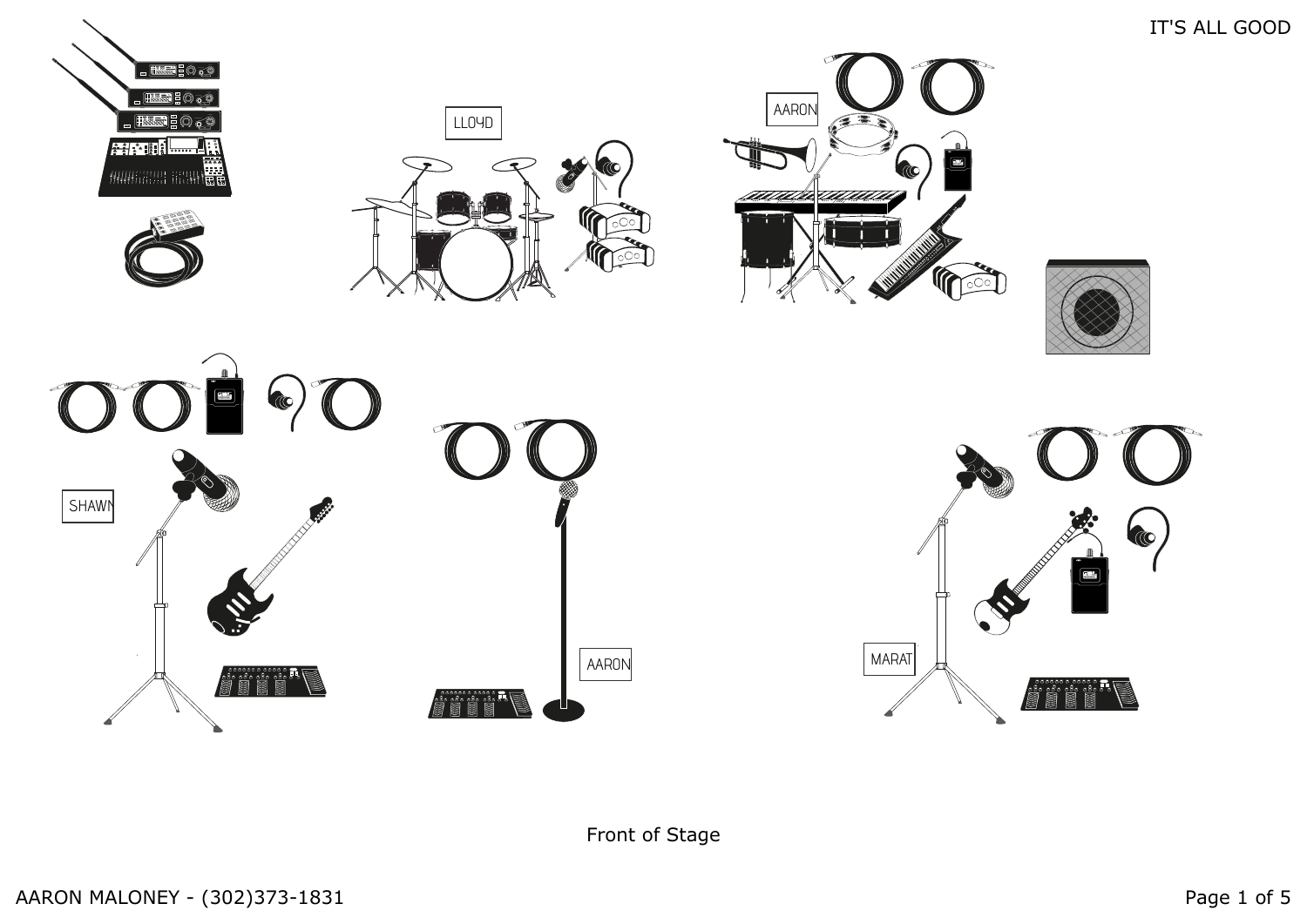## **Member details**

Band member Equipment Extra Detail AARON Keyboard Stand BAND PROVIDES Equipment Extra Detail Keyboard KORG KRONOS - BAND PROVIDES Equipment Extra Detail Floor Tom FLOOR TOM - BAND PROVIDES **Equipment** Extra Detail Snare SNARE DRUM - BAND PROVIDES Equipment Extra Detail Boom Mic Stand CONNECTED TO KEYBOARD STAND - BAND PROVIDES Equipment Extra Detail Keytar USES SAME OUTPUT AS KEYBOARD - BAND PROVIDES Equipment Extra Detail Ear monitor BAND PROVIDES Equipment Extra Detail Wireless In Ear Receiver SHURE WIRELESS RECIEVER - BAND PROVIDES Equipment Extra Detail Multi Pedal VOCAL PEDAL W/ HARMONIZER - BAND PROVIDES Equipment Extra Detail AARON WIRELESS MIC AND STAND WIRELESS SHURE MIC WITH STAND - BAND PROVIDES Equipment Extra Detail Trumpet USES VOCAL MIC, NO EXTRA MIC NEEDED - BAND PROVIDES Equipment Extra Detail Tambourine BAND PROVIDES Equipment Extra Detail XLR Cable BAND PROVIDES Equipment Extra Detail XLR Cable BAND PROVIDES Equipment Extra Detail 1/4 INCH BAND PROVIDES Equipment Extra Detail KEY DI Box BAND PROVIDES Equipment Extra Detail KEY XLR Cable BAND PROVIDES Equipment Extra Detail Wireless In Ear Transmitter BAND PROVIDES Band member Equipment Extra Detail IT'S ALL GOOD X32 RACK FOR EARS BAND WILL MIX IN EARS - BAND PROVIDES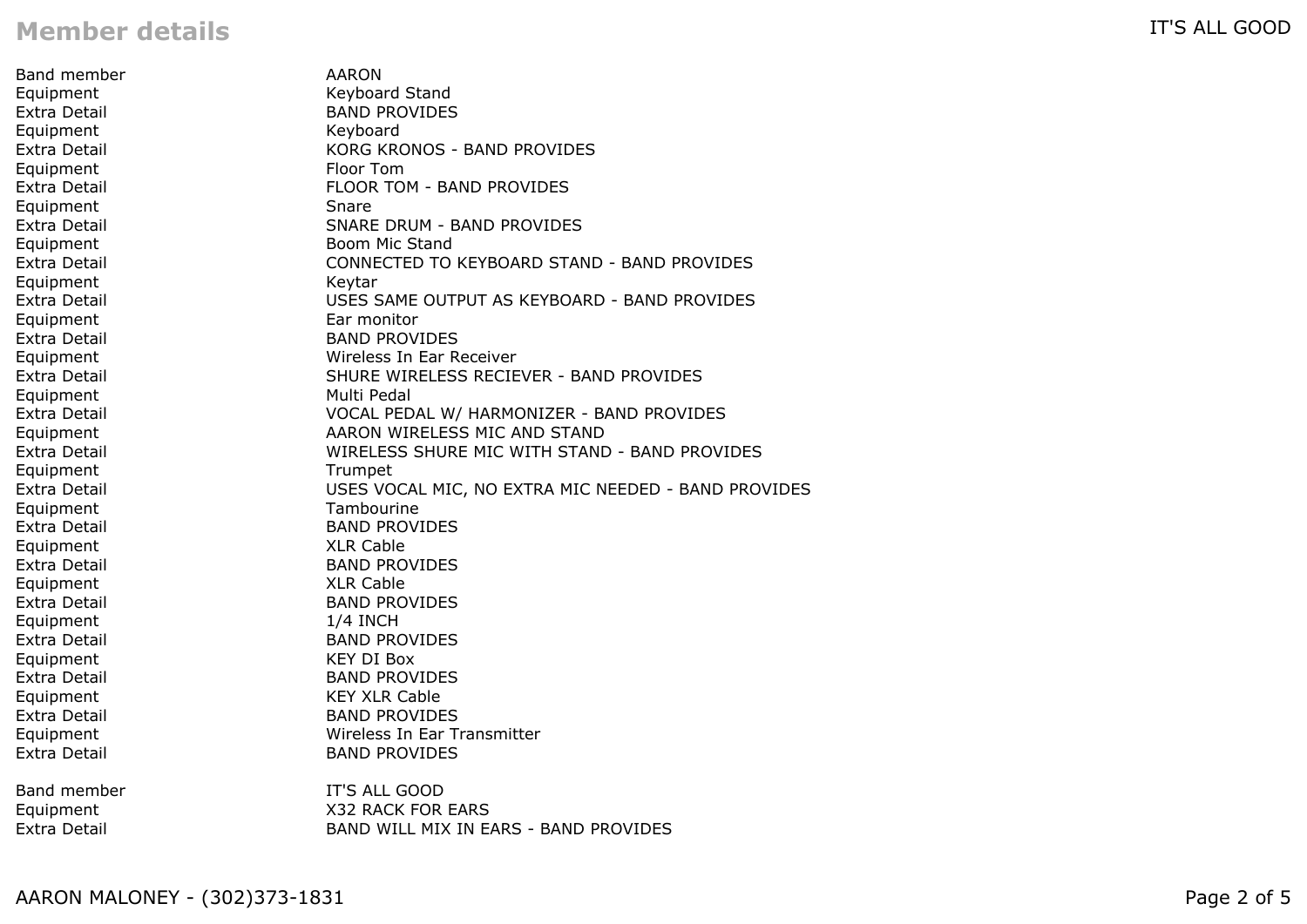Equipment Extra Detail

Band member Equipment Extra Detail

Equipment Extra Detail Equipment Extra Detail Equipment Extra Detail Equipment Extra Detail Equipment Extra Detail

Band member Equipment Extra Detail Equipment Extra Detail Equipment Extra Detail Equipment Extra Detail **Equipment** Extra Detail Equipment Extra Detail Equipment Extra Detail Equipment Extra Detail Equipment Extra Detail Equipment Extra Detail

Band member Equipment Extra Detail

SPLIT SNAKE ALL CABLES RUN INTO SPLIT SNAKE WITH OUTPUT CABLES FOR HOUSE. IT'S ALL GOOD

LLOYD Drums KICK, SNARE, 2 RACK TOMS, 1 FLOOR TOM. 3 CRASH, 1 RIDE, 1 HIGH HAT, 2 SPLASH Boom Mic Stand VENUE PROVIDE DRUMMER MIC STAND DRUMMER MIC WIRED MIC. BAND PROVIDES DI Box FOR CLICK - BAND PROVIDES DI Box FOR TRACKS - BAND PROVIDES Ear monitor WIRED - BAND PROVIDES MARAT Boom Mic Stand VENUE PROVIDES WIRELESS MIC SHURE - BAND PROVIDES Bass FENDER JAZZ - BAND PROVIDES BASS PEDAL BAND PROVIDES 1/4 INCH BAND PROVIDES 1/4 INCH BAND PROVIDES Ear monitor BAND PROVIDES Wireless In Ear Receiver BAND PROVIDES Wireless In Ear Transmitter BAND PROVIDES BASS AMP AMP WITH DI OUT FOR HOUSE - BAND PROVIDES SHAWN

GUITARIST Mic Stand VENUE PROVIDES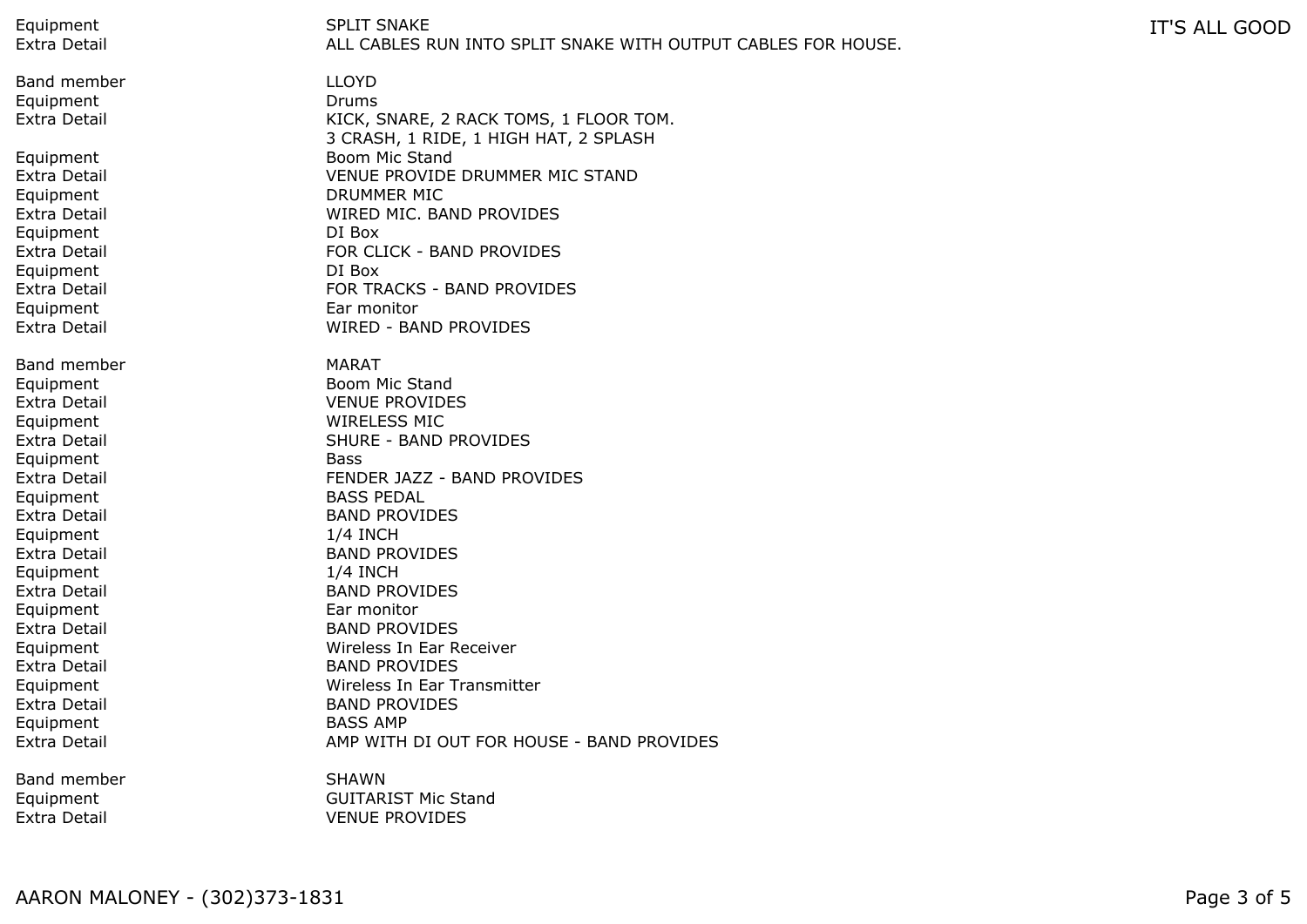SHAWN GUITARIST Microphone SENHIZER E945 - BAND PROVIDES HELIX STOMP BUILT IN SOUNDS. NO AMP NEEDED - BAND PROVIDES Electric Guitar PRS CUSTOM 24 TEN TOP - BAND PROVIDES Jack To Jack Cable BAND PROVIDES Jack To Jack Cable BAND PROVIDES Wireless In Ear Receiver SENHIZER IEMG4 - BAND PROVIDES Ear monitor SHURE SE425 - BAND PROVIDES Wireless In Ear Transmitter BAND PROVIDES XLR Cable BAND PROVIDES

IT'S ALL GOOD